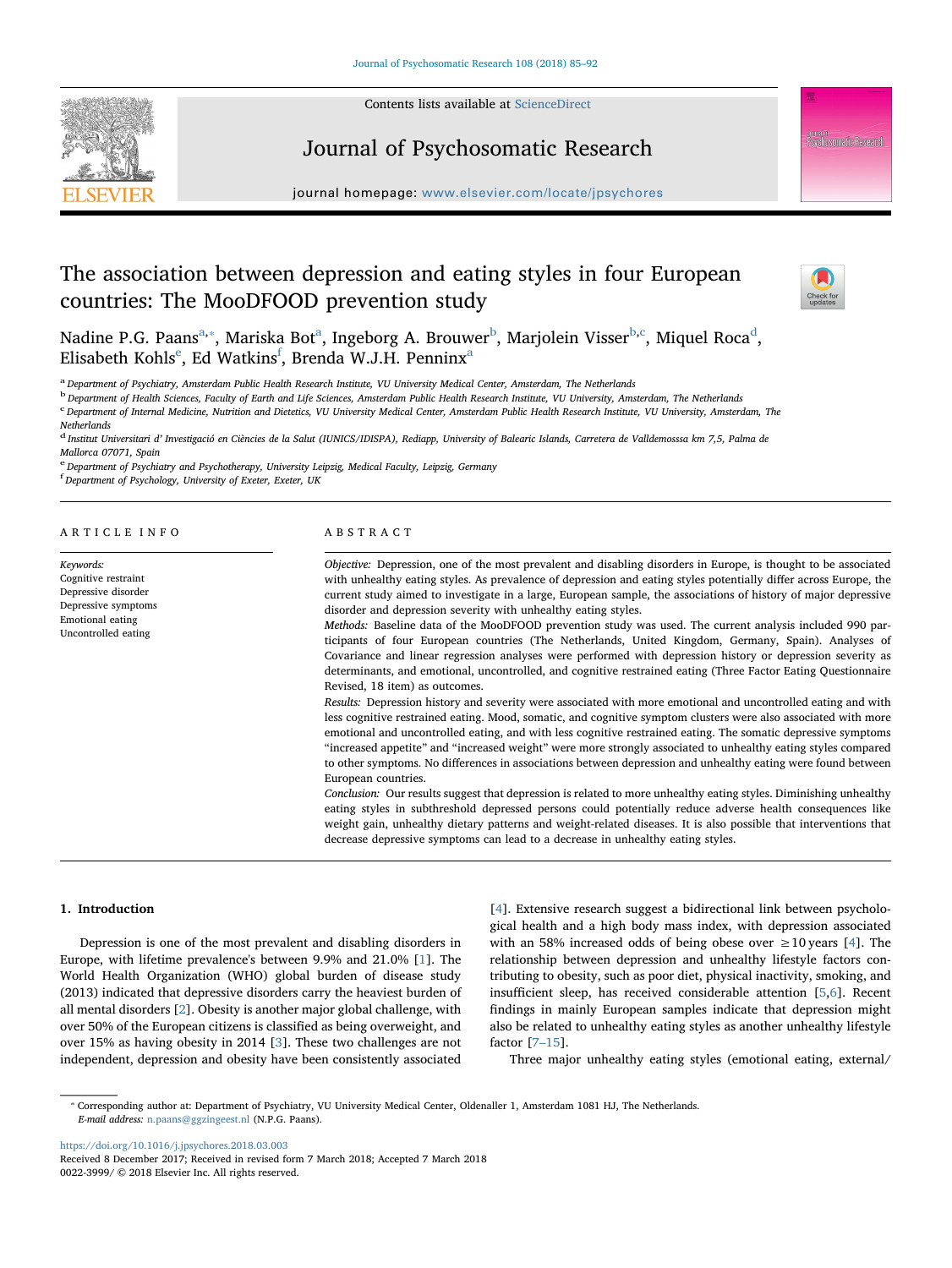uncontrolled eating, and restrained eating), with three corresponding theories, have been proposed in the literature. Emotional eating is based on the psychosomatic theory, which assumes that some people are unable to distinguish hunger from other bodily arousal (e.g. emotions) [[16\]](#page-6-7). External/uncontrolled eating is based on the externality theory, which suggests that exposure to attractive food and food-related external stimuli triggers uncontrolled or external eating [[17\]](#page-6-8). Restrained eating is based on the restraint theory, which assumes some individuals to be chronic dieters, who constantly try to cognitively regulate their eating. However, at some point this control might break down due to "emotional turmoil", and they start to overeat again [\[18](#page-6-9)]. This process is called restrained eating.

Previous studies have shown associations between high depressive symptoms and more unhealthy eating styles [7–[15\]](#page-6-6). The majority of previous studies have examined the association between depression and eating styles by assessing depressive symptomatology using self-report depression scales, although establishing major depressive disorder with formal psychiatric diagnostic criteria in a clinical interview is the "gold standard" [\[19](#page-6-10),[20\]](#page-6-11). Another important yet little studied aspect in this research area is the role of specific characteristics of depression, such as symptom clusters and profiles, in eating styles. Previous studies treated depression as a homogeneous entity, while depression is now known to be phenotypically and biologically heterogeneous [21–[24\]](#page-6-12). Specifically, the symptom profile of depression with atypical, neuro-vegetative features is characterized by increased appetite [\[25](#page-6-13),[26\]](#page-6-14), a heightened risk of obesity [[23\]](#page-6-15) and subsequent weight gain [[27\]](#page-6-16). Hence, it could be expected that these specific somatic, neuro-vegetative symptoms of depression (e.g. increased appetite, weight gain, leaden paralysis) would have differential and stronger associations with unfavorable eating styles than other symptoms of depression. This has however so far not properly been investigated.

The existing body of research on associations between depressive symptoms and eating styles has focused on these relationships within single regions or nations, while culture is one of the main factors influencing food and meals [28–[30\]](#page-6-17). While these studies indicate the depression - eating styles associations to be present in multiple countries, differences in inclusion criteria for participants, questionnaires used and covariates added make direct comparisons of these countries difficult. Only one study used two European countries to evaluate depression-eating styles associations [\[31](#page-6-18)], finding similar associations between higher depressive symptoms and more emotional eating in Danish and Spanish participants. However, participants in this study showed almost no depressive symptoms, and there were differences between the Danish and Spanish samples ("… evidence of fundamental differences in response tendencies…" p. 501), making comparisons difficult. No other studies investigated depression-eating styles association in multiple European countries simultaneously.

In a previous large scale study in Dutch patients with depressive disorder and healthy controls, we were the first to thoroughly examine associations between depression in its full clinical heterogeneity and unhealthy eating styles [\[32](#page-6-19)]. Associations were found between higher depression severity and higher levels of unhealthy eating styles. In addition, we found specific somatic depressive symptoms, associated with depression with atypical features, to be more strongly related to unhealthy eating styles as compared to mood symptoms associated with depression with melancholic features. Given potential differences in depression rates across Europe, for the current study our first research question was whether in a large four-country, European sample with subclinical depressive symptoms, history of major depressive disorder (MDD) and depression severity were associated with unhealthy eating styles. Our second research question was whether in four different European countries: The Netherlands, United Kingdom, Germany and Spain, associations between depression and eating styles were generalizable, or whether any cultural differences existed. Our third research question was whether specific symptom patterns associated to the different depressive subtypes were associated with unhealthy eating styles. For this, associations of depression symptom clusters and individual symptoms with eating styles were examined.

## 2. Method

## 2.1. Study sample

Baseline data of the MooDFOOD (Multi-country cOllaborative project on the role of Diet, Food-related behavior, and Obesity in the prevention of Depression) prevention study were used. The MooDFOOD prevention study is a randomized controlled trial (RCT), and its primary objective is to examine the feasibility and effectiveness of two different nutritional strategies to prevent a new episode of MDD in high-risk overweight persons with subsyndromal symptoms of depression. A detailed description of the MooDFOOD study design can be found elsewhere [[33\]](#page-6-20). This prevention trial recruited a total of 1025 subjects in four different European countries (Germany, Spain, The Netherlands and United Kingdom). Participants were recruited via diverse strategies, including websites; local advertisements in social media and newspapers; mailings to registered subjects in the general practice setting or in other registers (e.g. city registers); and MooDFOOD brochures and posters in public areas. Participants were recruited in both urban and rural municipalities. Inclusion criteria were being aged 18 to 75 years old, being overweight or obese (body mass index (BMI) between 25 and  $40 \text{ kg/m}^2$ ) and reporting subsyndromal symptoms of depression as operationalized by the Patient Health Questionnaire (PHQ-9) score of at least 5 [\[34](#page-6-21)]. Exclusion criteria were an episode of major depressive disorder in the past 6 months (according to psychiatric DSM-IV criteria), as determined in the structured MINI International Neuropsychiatric Interview 5.0 (MINI 5.0 [[35\]](#page-6-22)); use of antidepressant drugs or psychological interventions in the past 6 months; current eating disorder; history of psychosis, bipolar disorder, substance dependence or other severe, psychiatric disorder that requires specialized clinical attention; history of or planned bariatric surgery; currently pregnant or breastfeeding; current severe, life-threatening physical disease; severe cognitive impairment sufficient to limit the conduct of the study as assessed through research staff evaluation of participant's ability to complete the screening instruments in an adequate manner; current adherence to supervised behavioral interventions or using specific dietary supplements that are competing with the MooDFOOD prevention trial multi-nutrient intervention. The research protocol was approved by the Ethical Committees of the contributing countries and all participants provided written informed consent. Between September 2015 and October 2016, all participants underwent a baseline assessment containing an extended face-to-face interview conducted by a trained research assistant, which included a standardized diagnostic psychiatric interview (MINI 5.0 [[35\]](#page-6-22)), blood sampling and self-report questionnaires. After excluding those with missing data on the eating styles questionnaire (n = 35) the final sample consisted of 990 subjects.

## 2.2. Depression measurements

At baseline, presence of a lifetime history of major depressive disorder was established using the MINI 5.0 [\[35](#page-6-22)]. All participants were classified as either not having or having a lifetime diagnosis of major depressive disorder, thereby composing the variable "depression history yes/no".

Severity of depressive symptoms in the past week was assessed with the 30-item Inventory of Depressive Symptomatology - Self Report (IDS-SR, range 0–84; [\[36](#page-6-23)]). Items were scored from 0 ("no problems") to 3 ("severe problems"), and a sum score was computed. In order to further improve clinical interpretability, individual symptoms were categorized into symptom clusters, as done in earlier studies [37–[39\]](#page-6-24). Three symptom clusters were made: mood symptoms (10 items, range 0–30), somatic symptoms (16 items, range 0–48) and cognitive symptoms (4 items, range 0–12; see Supplementary Table 1 for an overview). For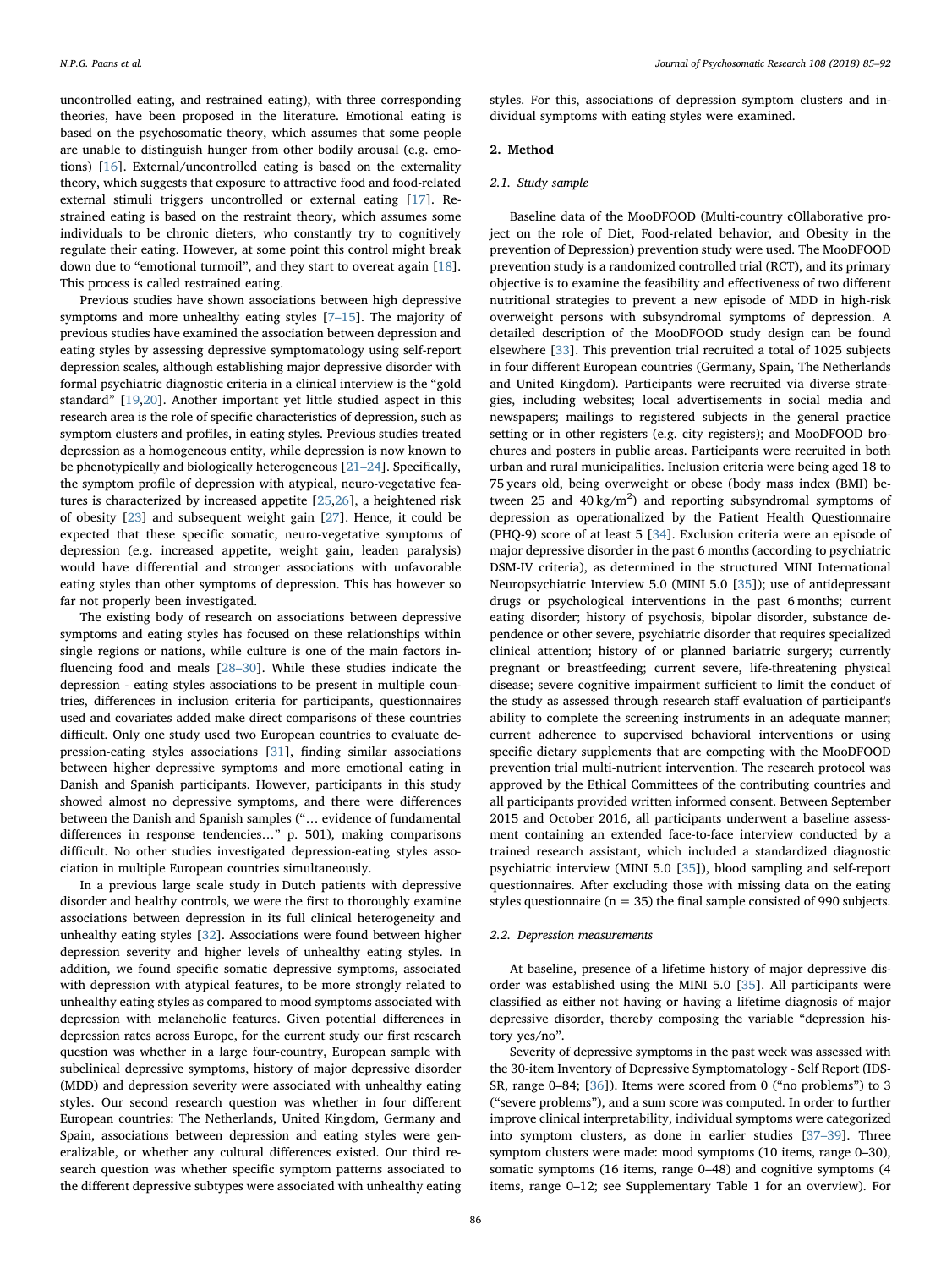each cluster, a sum score was created. Furthermore, presence of individual depressive symptoms was assessed. In line with previous studies, symptoms were recoded into dichotomous variables, with a score of 0 or 1 indicating the symptom was not present, and a score of 2 or 3 indicating presence of the symptom [[39,](#page-6-25)[40\]](#page-6-26). The separate items weight loss and weight gain were recoded into a single three-category variable: no change (score of 0 or 1 on both variables), decreased weight (score of 2 or 3 on weight loss), or increased weight (score of 2 or 3 on weight gain). Increased appetite and decreased appetite were recoded accordingly. The item asking about diurnal variation was recoded to distinguish those with worse mood in the morning from those with no diurnal variation or no worse mood in the morning.

## 2.3. Eating styles measurement

The three unhealthy eating style scales of the shortened and revised 18-item Three Factor Eating Questionnaire (TFEQ-R18) [[41\]](#page-6-27) were used to assess emotional, uncontrolled and restrained eating. The TFEQ-R18 was developed on the basis of factor analyses of the original 51-item TFEQ [\[42](#page-6-28)] in a large sample of obese subjects [\[41\]](#page-6-27), and has also been found to be applicable to the general population [\[43](#page-6-29)]. The emotional eating scale consists of three items, e.g., "When I feel blue I often overeat", the uncontrolled eating scale includes nine items, e.g. "I am always hungry enough to eat at any time", and the cognitive restrained eating scale consists of six items, e.g., "I consciously hold back at meals in order not to gain weight". Thirteen of the items are rated on a fourpoint scale from 1, does not describe me at all, to 4, describes me exactly, four have other 4-point scale answers and one question is measured on an 8-point scale (from 1, no restraint in eating, to 8, total restraint). As was done earlier [[43\]](#page-6-29), raw scale scores are transformed to a 0–100 scale (((raw score − lowest possible raw score) / possible raw score range))  $* 100$ ). The Cronbach's alphas for the current study were 0.82, 0.89 and 0.73 for emotional eating, uncontrolled eating, and cognitive restrained eating, respectively.

## 2.4. Sociodemographic and health variables

Age, sex and level of education were assessed during the baseline interview. Educational level was recoded into a three-item variable indicating lower education (from 'no studies but able to read and write' to "lower secondary education"), middle education (from "upper secondary education" to "short-cycle tertiary education") and higher education (from "bachelor's or equivalent level" to "doctoral of equivalent level"). Body weight and body height were measured by a trained research assistant. BMI was calculated as weight kilograms divided by height squared in meters  $\frac{\text{kg}}{m^2}$ ).

#### 2.5. Statistical analyses

First, sample characteristics per European country were described as means and standard deviations, or percentages. Before starting the main analyses, it was examined whether there was an interaction effect of country for the association between depression and unhealthy eating. This was done by adding interaction terms of country\*depression severity into the analyses between depression severity and eating styles in models adjusted for sociodemographic variables. In case interactions were observed, analyses were subsequently stratified by country. The same was done for interaction with gender. It was also checked whether there was collinearity between depression history and depression severity by calculating the Variance Inflation Factor (VIF) value and the Pearson correlation coefficient. All subsequent analyses were adjusted for age, gender and educational level. Linear regression analyses were performed with history of major depressive disorder (depression history) or depression severity as determinants, and the three eating styles as outcome variables. This analysis was thereafter repeated with depression history and severity together included as determinants, to study which depression characteristic was strongest associated with the eating styles. To check whether associations between depression and eating styles were independent of BMI, in an extra model, an extra adjustment for BMI was made. Hereafter, linear regression analyses were also used with specific depressive symptom clusters entered separately as determinants and eating styles as outcome, with the depression symptom clusters being standardized before entered into the analyses. To investigate to what extent specific depressive symptoms were associated with eating styles, linear regression analyses were performed for all depressive symptoms separately. We corrected for multiple testing with use of the modified False Discovery Rate Benjamini and Yekutieli (FDR B-Y) method  $[44]$  $[44]$ . These analyses were corrected for overall depression severity, to study the pure associations of the single depressive symptoms on top of the association of depression severity, rather than studying individual symptoms without correction that would reflect a combination of that particular symptom and overall depression severity.

Analyses were conducted using SPSS version 22.0 (IBM Corp., Armonk, NY, USA). A p-value of 0.05 was considered statistically significant.

#### 3. Results

## 3.1. Descriptives

Participant's mean age was 46.6 years ( $SD = 13.0$ ) and participants in Germany and Spain were on average younger than those in The Netherlands and the United Kingdom (UK) [\(Table 1](#page-3-0)). The participant sample from Spain contained the fewest females, and had the most participants with low educational levels. BMI levels of the four countries were similar, with the average BMI of the total sample 31.4 kg/m2  $(SD = 4.0)$ . The highest smoking levels, and lowest alcohol use levels were found in Germany and Spain. The highest levels of lifetime depression diagnosis were found in the UK, and the average depression severity of the total sample indicated mild depressive symptoms (IDS-SR mean =  $21.7$  (SD = 10.1)). Scores on emotional eating were highest in Spain and the UK (mean = 3.0), highest scores on uncontrolled eating were found in Spain (mean = 2.70) and for restrained eating in The Netherlands (mean = 2.5).

#### 3.2. History of depression, severity of depression and eating styles

We found no significant effects of country on the relationship between depression severity and eating styles (p-values ranged from 0.37 to 0.94), indicating similar associations between depression and unhealthy eating styles across the European countries. Therefore all subsequent analyses were not stratified by country. For depression history, no interactions with gender were found for emotional, uncontrolled and cognitive restrained eating (p-values. 39, 0.86 and 0.44 respectively). For depression severity, no interactions with gender were found for emotional and uncontrolled eating (p-values 0.88 and 0.31 respectively). A significant interaction was only found for cognitive restrained eating ( $\beta$  = -0.05, p = .01), suggesting that this association is different for males and females. When we stratified this analysis for gender, associations of depressive symptoms with cognitive restrained eating were only significant in the female group ( $\beta = -0.17$ ,  $p < .001$ ), but not within the male group ( $\beta = -0.08$ ,  $p = .94$ ). No evidence of collinearity between depression history and severity was found, indicated by Pearson correlation of 0.14 and VIF value of 1.021. Participants with a history of major depressive disorder showed higher levels of emotional and uncontrolled eating, and lower levels of cognitive restrained eating as compared to those without a lifetime diagnosis ([Table 2\)](#page-3-1). Participants with higher depressive symptoms showed higher levels of emotional and uncontrolled eating. Those with higher depressive symptoms also had lower levels of cognitive restrained eating ([Table 2](#page-3-1)). Additional adjustment for BMI did not modify this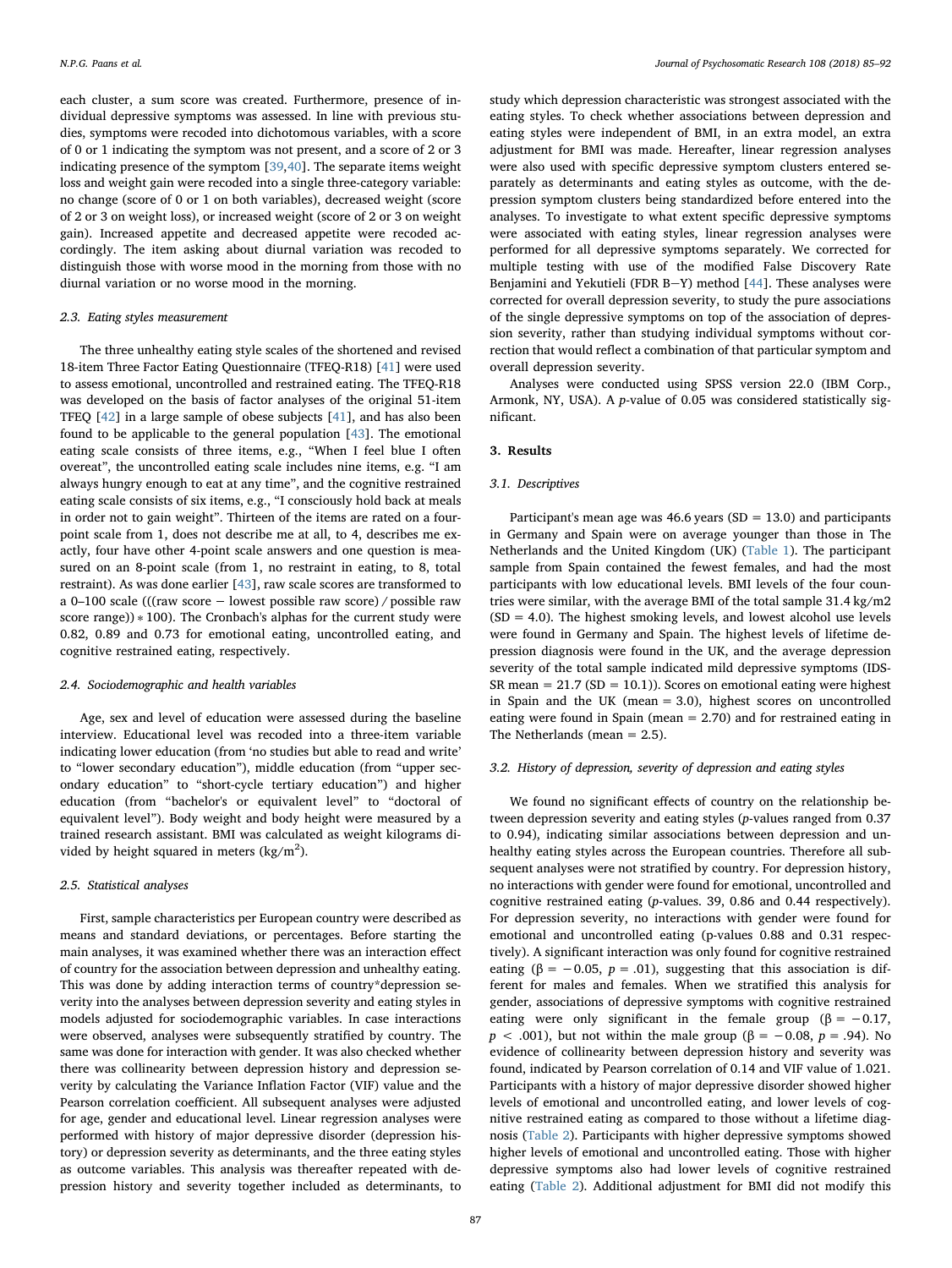#### <span id="page-3-0"></span>Table 1

Baseline characteristics of participants of the MooDFOOD prevention trial ( $N = 990$ ).

|                                            | Germany ( $n = 276$ ) | Spain $(n = 241)$ | The Netherlands $(n = 234)$ | United Kingdom $(n = 239)$ | Total group ( $N = 990$ ) |
|--------------------------------------------|-----------------------|-------------------|-----------------------------|----------------------------|---------------------------|
| Demographics                               |                       |                   |                             |                            |                           |
| Age (mean, sd)                             | 43.5(13.8)            | 42.7(12.3)        | 50.1(11.3)                  | 50.3(12.4)                 | 46.6(13.0)                |
| Gender (%, female)                         | 75.7                  | 68.6              | 76.6                        | 79.3                       | 75.2                      |
| Level of education                         |                       |                   |                             |                            |                           |
| Lower education (%)                        | 3.2                   | 22.2              | 12.0                        | 3.5                        | 10.0                      |
| Middle education (%)                       | 67.5                  | 42.5              | 35.1                        | 46.9                       | 48.6                      |
| Higher education (%)                       | 29.2                  | 35.3              | 52.9                        | 49.6                       | 41.0                      |
| Lifestyle                                  |                       |                   |                             |                            |                           |
| BMI (mean, sd)                             | 31.1(3.9)             | 32.4(4.1)         | 31.4(4.1)                   | 30.7(3.8)                  | 31.4(4.0)                 |
| Smoking (%, yes)                           | 22.8                  | 21.4              | 15.9                        | 11.2                       | 18.0                      |
| Alcohol use (drinks/week) (median, IQR)    | 2.6(4.2)              | 2.2(3.5)          | 4.7(6.1)                    | 4.6(6.2)                   | 3.5(5.2)                  |
| Psychiatric characteristics                |                       |                   |                             |                            |                           |
| History of depression (%, yes)             | 22.5                  | 27.8              | 31.4                        | 53.9                       | 33.5                      |
| Severity of depressive symptoms (mean, sd) | 20.3(9.9)             | 26.2(11.1)        | 18.7(8.8)                   | 22.1(8.9)                  | 21.7(10.1)                |
| Mood symptom cluster (mean, sd)            | 6.7(4.6)              | 9.7(5.2)          | 6.2(4.4)                    | 7.5(4.4)                   | 7.5(4.9)                  |
| Somatic symptom cluster (mean, sd)         | 10.8(5.0)             | 13.1(5.2)         | 10.2(4.3)                   | 11.9(4.4)                  | 11.5(4.9)                 |
| Cognitive symptom cluster (mean, sd)       | 2.7(1.9)              | 3.3(2.3)          | 2.3(1.9)                    | 2.7(1.9)                   | 2.8(2.0)                  |
| Psychological eating styles                |                       |                   |                             |                            |                           |
| Emotional eating (mean, sd)                | 40.8(29.4)            | 67.3(28.5)        | 55.1 (28.5)                 | 65.7 (27.1)                | 56.6 (30.4)               |
| Uncontrolled eating (mean, sd)             | 42.7(22.1)            | 57.3 (24.7)       | 49.7 (22.7)                 | 51.3(22.0)                 | 49.9 (23.4)               |
| Cognitive restraint (mean, sd)             | 36.8 (20.2)           | 42.3(20.5)        | 50.9 (17.3)                 | 20.2 (17.7)                | 42.3 (19.7)               |
| $IQR = inter quartile range$               |                       |                   |                             |                            |                           |

#### <span id="page-3-1"></span>Table 2

Multiple linear regression analyses on the associations between depression characteristics separately in univariable models and together in a multivariate model and eating styles  $(N = 990)$ 

|                                     | Emotional eating |                 | Uncontrolled eating |                 | Cognitive restraint |                 |
|-------------------------------------|------------------|-----------------|---------------------|-----------------|---------------------|-----------------|
|                                     | β                | <i>p</i> -value | ß                   | <i>p</i> -value | β                   | <i>p</i> -value |
| Depression<br>history <sup>a</sup>  | 0.13             | < 0.001         | 0.08                | < .01           | $-0.08$             | .01             |
| Depression<br>severity <sup>b</sup> | 0.38             | < .001          | 0.31                | < .001          | $-0.13^{\circ}$     | < 0.001         |
| Depression<br>history <sup>a</sup>  | 0.08             | < .01           | 0.03                | .25             | $-0.06$             | .05             |
| Depression<br>severity <sup>b</sup> | 0.36             | < .001          | 0.30                | < 0.01          | $-0.12$             | < 0.001         |

All analyses adjusted for age, gender and education.

<span id="page-3-3"></span><sup>a</sup> Having a history of major depressive disorder (yes/no).

<span id="page-3-5"></span><span id="page-3-4"></span><sup>b</sup> Severity of depressive symptoms as measured with the IDS questionnaire total score. <sup>c</sup> Due to a significant interaction between gender ∗ depressive symptoms for this outcome, we stratified this analysis for gender. Associations of depressive symptoms with cognitive restrained were only significant in the female group ( $\beta$  = −0.17, p < .001), but not within the male group (β = -0.08,  $p = .94$ ).

pattern of results, history of depression was still associated to emotional (β = 0.14, *p* < .001), uncontrolled (β = 0.08, *p* < .01), and cognitive restrained eating ( $\beta = -0.08$ ,  $p < .001$ ), as was depression severity (emotional eating: β = 0.35, *p* < .001, uncontrolled eating: β = 0.30,  $p$  < .001, cognitive restrained eating: β = −0.12,  $p$  < .001). When studying associations between depressive symptoms and cognitive restrained eating separately for males and females, associations were only

significant in the female group ( $\beta = -0.17$ ,  $p < .001$ ), but not within the male group ( $\beta = -0.08$ ,  $p = .94$ ). When combining both history and severity of depression in a single model, the associations of depression severity with all three unhealthy eating styles remained significant. However, the associations of history of depression with both uncontrolled eating and cognitive restrained eating were no longer significant, suggesting that depression severity may be relatively more important as compared to depression history in the association with these eating styles. Extra adjustment for BMI did not change the associations between history and severity of depression and emotional (pvalues < .01 and < .001 respectively), uncontrolled (p-values .17 and < .001 respectively) and cognitive restrained eating (p-values .05 and < .001 respectively). Mood, somatic and cognitive symptom clusters entered separately to the analyses showed positive associations with emotional and uncontrolled eating, and negative associations with cognitive restrained eating [\(Fig. 1](#page-3-2)).

## 3.3. Individual depressive symptoms and eating styles

After correction for multiple testing, in addition to the effect of depression severity, five individual depressive symptoms were relatively less strongly associated to emotional eating, while one was more strongly related [\(Fig. 2](#page-4-0); Supplementary Table 2). On top of the association of depression severity, the somaticsymptoms "increase in appetite" and "increase in weight" were more strongly associated to emotional eating, while somatic symptom "other bodily symptoms" was associated less strongly. The somatic symptoms "increase in appetite" and "increase in weight" also showed to be more strongly related to uncontrolled eating, while somatic symptom "decrease in appetite" and mood symptom "diminished quality of mood" were related to

<span id="page-3-2"></span>

Fig. 1. Multiple linear regression analyses with standardized depression severity and symptom clusters as determinants and eating styles as outcome variables (N = 990).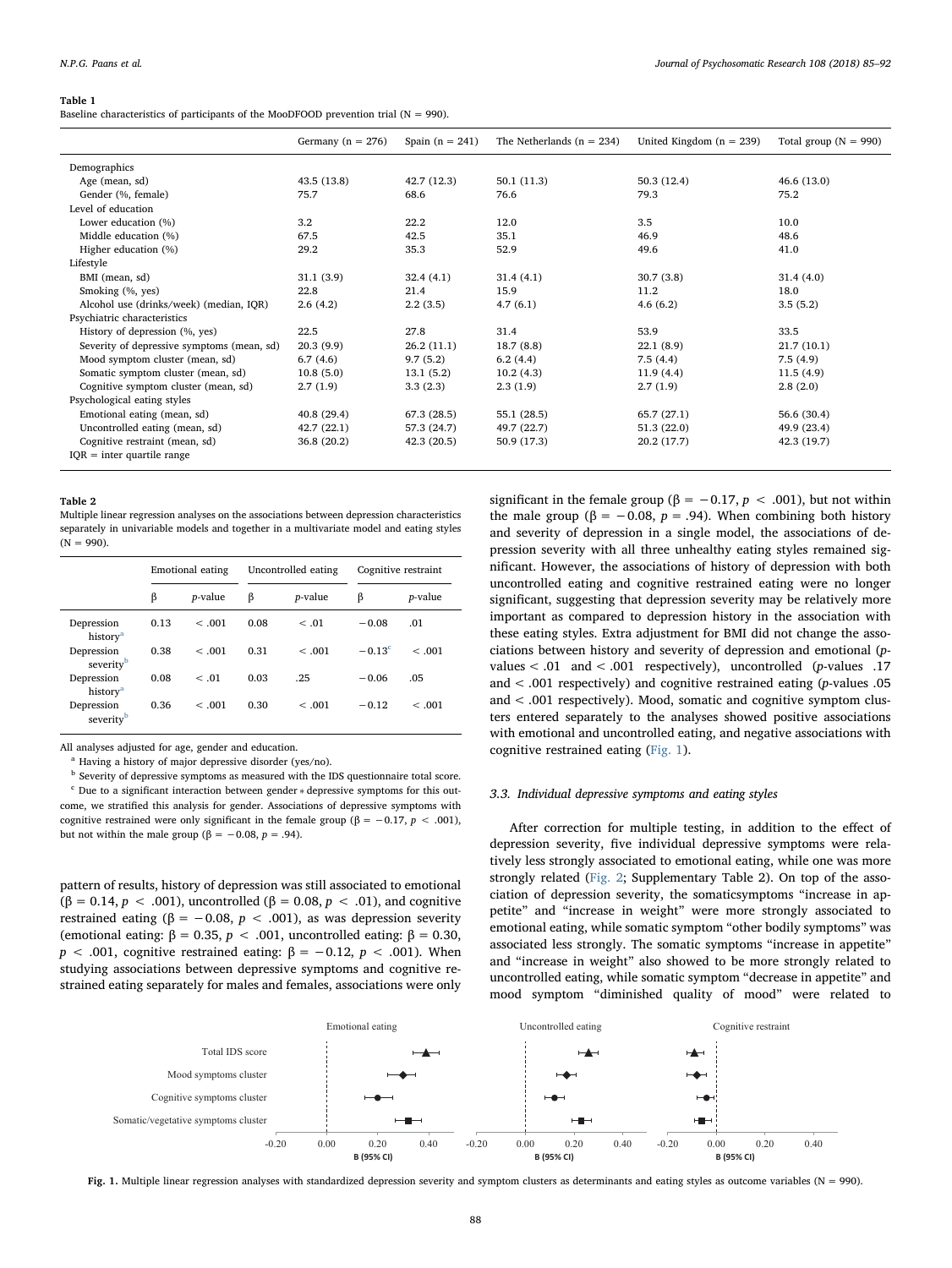<span id="page-4-0"></span>

Fig. 2. Multiple linear regression with depressive symptoms as determinant and eating style as outcome variable, with correction for depression severity (IDS score) (N = 955).

uncontrolled eating relatively less ([Fig. 2;](#page-4-0) Supplementary Table 2). Finally, for cognitive restrained eating, "increase in appetite" was relatively less strongly associated, while somatic symptom "decrease in weight" was more strongly related [\(Fig. 2;](#page-4-0) Supplementary Table 2).

## 4. Discussion

This study showed that in a sample of participants with subsyndromal depressive syptoms, persons with a history of major depressive disorder (MDD) have higher levels of emotional and uncontrolled eating, and lower levels of cognitive restrained eating as compared to those without a former depression diagnosis. Increasing severity of depressive symptoms was associated with more emotional and uncontrolled eating, while those with higher depressive symptoms showed less cognitive restrained eating. Associations in the same directions were found between mood, somatic and cognitive depressive symptom clusters and eating styles. The associations were comparable and not significantly different across the four European countries, although the countries differed in history and severity of depression and in level of eating styles. When depression severity and history of depression were considered together, depression severity, but not history of depression was independently related to uncontrolled eating and cognitive restrained eating, suggesting that the current presence of depressive symptoms is more important for these styles.

Our findings that both history and severity of depression were associated with higher levels of emotional and uncontrolled eating are in line with previous research [7–[14](#page-6-6),[32\]](#page-6-19). Results also show that, even in participants with subsyndromal depressive symptoms, eating styles are more unhealthy as compared to the general population [\[43](#page-6-29)[,45](#page-6-31)]. It can however not completely be ruled out that participants who are willing to take part in an RCT on food intake and food related behavior already experience more disordered eating. Earlier literature has suggested several mechanisms that could explain why depression and emotional and uncontrolled eating are associated. A study in adolescents suggested a possible role for decreased serotonin, as adolescents with depressive symptoms showed more increase in emotional eating if they carried the 5-HTTLPR genotype that results in lower serotonin activity [[46\]](#page-7-0). However, the authors could not replicate this finding in a more

recent study in adults [\[13](#page-6-32)]. Psychological factors like difficulties identifying feelings (alexithymia), impulsivity, and alleviation of, or distraction from, negative emotional states, have also been proposed as mechanisms that underlie the associations between depression and eating styles [[9](#page-6-33)[,47](#page-7-1),[48\]](#page-7-2).

Interestingly, as opposed to earlier studies that found positive [12–[14\]](#page-6-34) or non-significant [\[7](#page-6-6)[,15](#page-6-35)[,32](#page-6-19)] associations between depression and cognitive restrained eating, we found depression to be associated with lower levels of cognitive restrained eating (irrespective of BMI), only in females. In the literature on cognitive restrained eating, there has been much debate about the implications of having high versus low levels of restrained eating. Recent reviews conclude that cognitive restrained eating cannot be classified as entirely healthy or unhealthy [[49](#page-7-3)[,50](#page-7-4)]. In persons suffering from obesity, high cognitive restrained eating may promote health, as it can be an indication of an attempt to control overeating. Because our sample consists of persons with overweight/obesity, the current finding that those who suffer from high depressive symptoms or have a history of depression experience less cognitive restrained eating, could indicate a negative health effect of depression in those who already suffer from overweight or obesity. Four of the previous studies that found positive or no associations between depression and cognitive restrained eating used non-obese samples [[7](#page-6-6),[13,](#page-6-32)[14,](#page-6-36)[32](#page-6-19)], making comparisons difficult as the current study uses an overweight/obese sample. Two studies were more comparable to our sample because the sample's mean BMI was above 30 [[12,](#page-6-34)[15\]](#page-6-35). However, in contrast to our finding, a positive [\[12](#page-6-34)] and no association [\[15](#page-6-35)] with restrained eating were observed in these studies. As in both earlier studies participants displayed only minimal depressive symptoms, which is different from our study, this could potentially explain the different findings with restrained eating.

As expected, the current study confirms our earlier findings that depression should not only be used as one homogeneous variable when investigating eating behavior [[32\]](#page-6-19). No other studies have investigated associations between single depressive symptoms and eating styles, and therefore the current results can only be compared with our earlier research. We previously found symptoms associated with depression with atypical features to be more strongly related to unhealthy eating styles as compared to symptoms belonging to depression with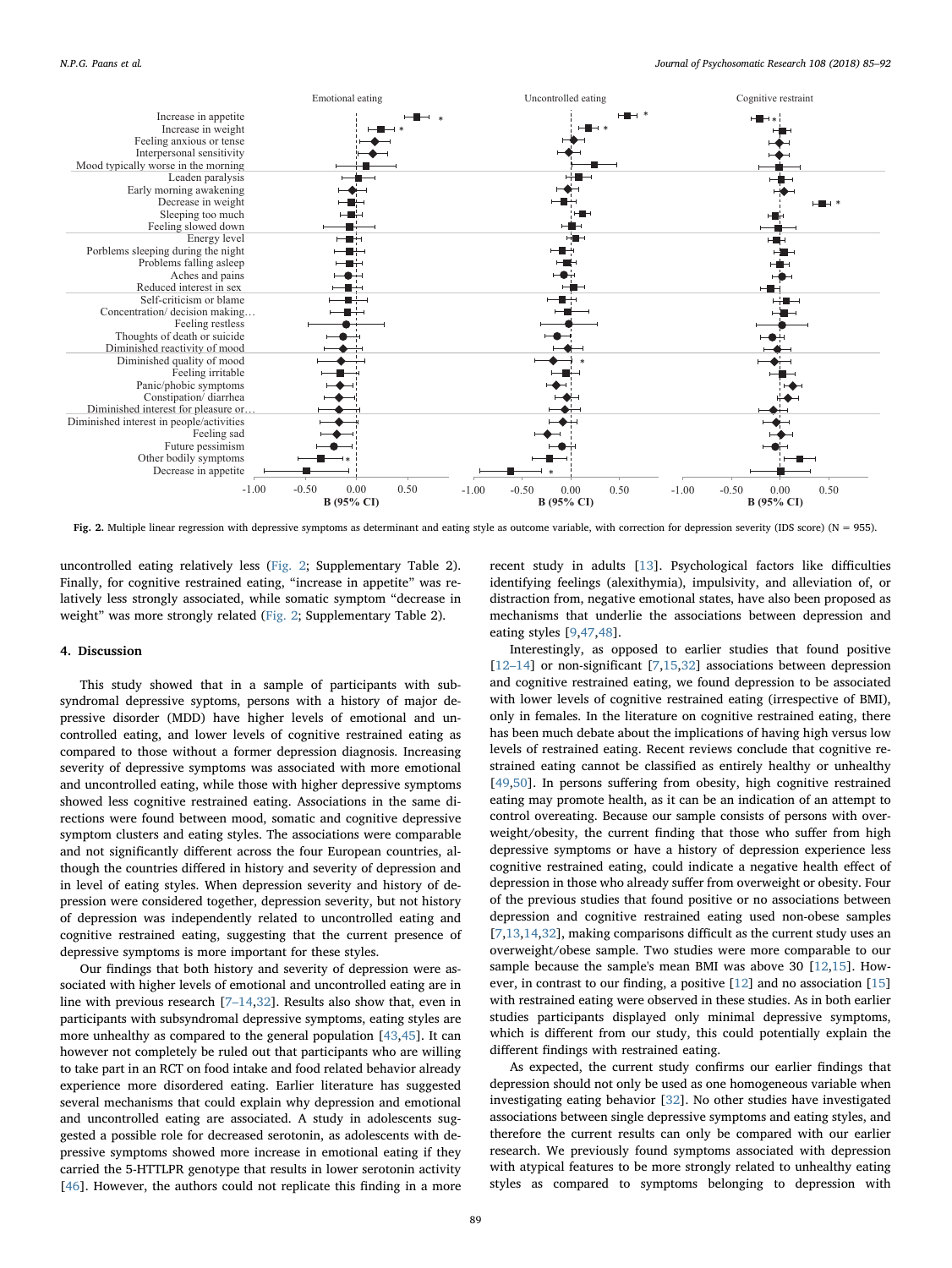melancholic features. The current findings partly support this result in samples from four countries, although we find overall less significant associations between single depressive symptoms and eating styles as compared to our earlier findings [\[32](#page-6-19)]. We confirm that the somatic depressive symptoms "increase in appetite" and "increase in weight", associated with depression with atypical features, were more strongly related to emotional and uncontrolled eating, while "decrease in appetite" (for uncontrolled eating) was associated relatively less strong. The somatic symptom "decrease in weight" showed to be more strongly associated with cognitive restrained eating, while "increase in appetite" was of relative less importance. As opposed to our previous study, almost no significant associations were found between specific mood symptoms, associated to depression with melancholic features, and eating styles. The differences between the current and earlier study might be due to differences in samples, as the participants in the previous study had a broader BMI range, from underweight to obesity, with a mean BMI of 26.5. Also, we previously included a less uniform group with respect to mental health status, with both healthy controls without current symptoms or history of depression and people suffering from a current severe depression.

Our results suggest that eating styles could be a target in the prevention of depression, specifically in persons with symptoms associated to depression with atypical features. By teaching persons at risk for depression better emotion regulation skills, unhealthy eating styles can possibly be diminished. This could subsequently not only help to prevent depression, but also reduce adverse health consequences like further weight gain, unhealthy dietary patterns and weight-related diseases. However, as only cross-sectional evidence is available for associations between depression and eating styles, it is also possible that interventions that decrease depressive symptoms can lead to a decrease in unhealthy eating styles. While previous studies already showed that different kind of treatments (e.g. mindfulness based treatment, acceptance and commitment therapy, behavioral therapy) can be successful in changing eating styles, no consistent pattern has emerged. A total of 7 intervention studies reported a significant decrease in emotional eating [51–[57\]](#page-7-5) while 5 did not find significant effects [58–[62\]](#page-7-6). For, uncontrolled eating, significant decreases were found in 3 studies [\[54](#page-7-7),[55,](#page-7-8)[60\]](#page-7-9), but not in 5 others [\[51](#page-7-5)[,52](#page-7-10),[58,](#page-7-6)[59,](#page-7-11)[61](#page-7-12)]. Finally, 3 studies found significant increases in cognitive restrained eating [[52](#page-7-10)[,54](#page-7-7)[,58](#page-7-6)], while one did not find a significant effect [\[55](#page-7-8)]. Overall, as findings of different studies are contradictory, and as sample sizes are small (only two studies with sample sizes above 100 [\[56](#page-7-13)[,58](#page-7-6)] and one above 200 [[54\]](#page-7-7)), uncertainty remains. Continued efforts need to focus on developing treatment strategies that have a sizable impact on unhealthy eating styles.

There are known differences between European countries in, among others, the prevalence of eating disorders like anorexia and bulimia nervosa [\[63](#page-7-14),[64\]](#page-7-15), and healthy and unhealthy eating habits like eating fruits and vegetables and snacking in front of the television [[65,](#page-7-16)[66](#page-7-17)]. Also, different European countries perceive and treat depressive disorders differently [\[67](#page-7-18)]. Despite these suggested differences in eating behavior and depression, our results suggest that the associations between depression and eating styles are consistent across the four included countries in this study. This consistency is in accordance with results from another study including Danish and Spanish samples [\[31](#page-6-18)], although in this study the similarities in the association between the two countries were not statistically tested. To our knowledge, there are no other studies directly comparing the relationship between depression and eating styles in two or more countries.

The current study has important strengths. It presents novel findings showing that in four European countries, depression is consistently associated with unhealthy eating styles. Also, body weight and body height were measured in each participant, which provides more accurate information than self-reported methods. However, this study has several limitations, most notably the reliance on cross-sectional data. Although it is likely that more severe depressive symptoms lead to more

unhealthy eating, it is also possible that especially emotional eating leads to negative emotions, as discussed in emotion-regulation theories [[68\]](#page-7-19), or that both are related to a third common factor such as experience of elevated stress. Additionally, the current study was carried out with baseline data of a specific population of European citizens with a high BMI and subsyndromal depressive symptoms that took part in a RCT that studied prevention of depression. Therefore, it is difficult to extrapolate the results to other population groups. However, we previously showed in a Dutch observational cohort study that associations between depression and eating styles were also present in normal weight individuals [\[32](#page-6-19)], suggesting that the current results are not specific for persons with a high BMI. Moreover, since the different countries in this study used diverse types of recruitment strategies, this could have caused the countries' samples to differ from each other. However as we adjusted for some potential confounding factors, we made an effort to minimize the potential confounding effects of different samples included across the four countries, and associations appear to be similar across countries. It should also be noted that depressive symptoms "increase in appetite" and "decrease in appetite" and eating styles are related constructs and because of criteria contamination therefore stronger relationships could be expected. However associations between depression severity and eating styles are still significant when excluding the appetite symptoms from the sum score (β = 0.35,  $p$  < .001 for associations between severity and emotional eating, adjusted for sociodemographic variables,  $\beta = 0.29$ ,  $p < .001$ for uncontrolled eating and  $\beta = -0.13$ ,  $p < .001$  for cognitive restrained eating), indicating that associations between depression and eating styles are significant independently of the appetite symptoms. Moreover, it cannot be completely ruled out that change in appetite (and also in weight) are due to an underlying eating disorder instead of occurring in the context of depression. As depression and eating disorders like binge eating disorder are related [\[69](#page-7-20)–71], more research taking both into account simultaneously is needed to draw firm conclusions. Furthermore, no information on experience of social stigma was available, while studies suggest strong associations between stigma and both depression [[72\]](#page-7-21) and obesity [\[73](#page-7-22)]. Finally, the use of a selfreport questionnaire to measure eating styles heightens the risk of underreporting due to social desirability or unawareness of one behavior.

To conclude, this study showed that in a large, European sample, both history of depression diagnosis as well as depression severity are associated with higher levels of emotional and uncontrolled eating, and lower levels of cognitive restrained eating. These associations were similar across the four European countries, Germany, Spain, The Netherlands and United Kingdom. It was confirmed that somatic symptoms, associated with depression with atypical features, were more strongly associated to unhealthy eating styles. Our results suggest that unhealthy eating styles may be a possible target for interventions for the prevention of depression, in particular in persons with more atypical depressive symptoms. Given the high and increasing rates of depression in Europe, there is an urgent need to replicate the current findings and to unravel causal pathways between depression and its negative health consequences.

## Role of the funding source

Funding for this paper was provided by the European Union FP7 MooDFOOD Project 'Multi-country cOllaborative project on the rOle of Diet, FOod-related behaviour, and Obesity in the prevention of Depression' (grant agreement no. 613598). This work is supported in the UK by the National Institute for Health Research (NIHR), through the Primary Care Research Network, and the NIHR Exeter Clinical Research Facility.

#### Competing interest

The authors declare that they have no competing interests.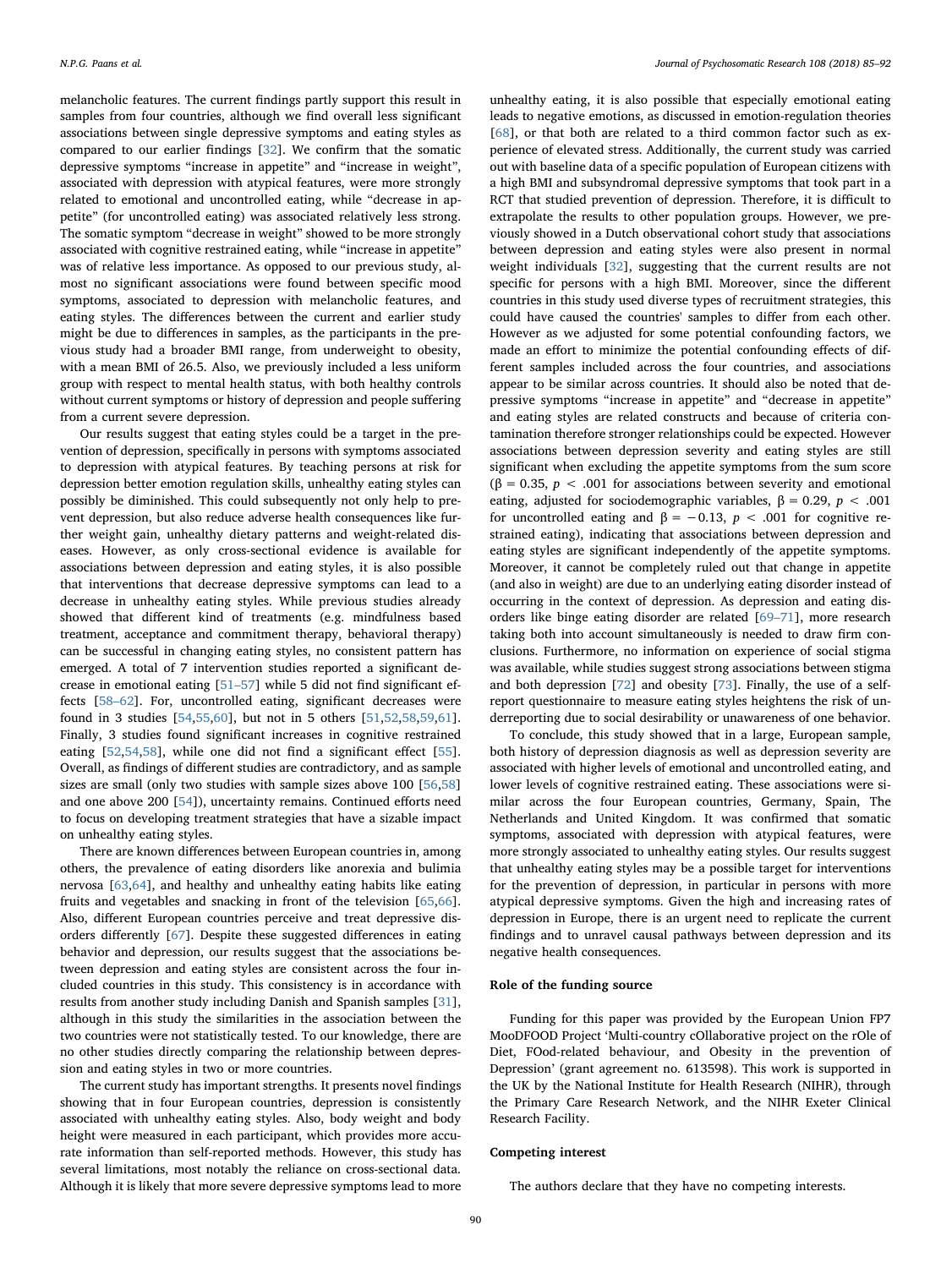#### Declarations of interest

None.

#### Acknowledgements

None.

#### Appendix A. Supplementary data

Supplementary data to this article can be found online at [https://](https://doi.org/10.1016/j.jpsychores.2018.03.003) [doi.org/10.1016/j.jpsychores.2018.03.003](https://doi.org/10.1016/j.jpsychores.2018.03.003).

## References

- <span id="page-6-0"></span>[1] R. Kessler, E. Bromet, The epidemiology of depression across cultures, Annu. Rev. Public Health 34 (2013) 119–138, [http://dx.doi.org/10.1146/annurev-publhealth-](http://dx.doi.org/10.1146/annurev-publhealth-031912-114409.The)[031912-114409.The.](http://dx.doi.org/10.1146/annurev-publhealth-031912-114409.The)
- <span id="page-6-1"></span>[2] A.J. Ferrari, F.J. Charlson, R.E. Norman, S.B. Patten, G. Freedman, C.J.L. Murray, T. Vos, H.A. Whiteford, Burden of depressive disorders by country, sex, age, and year: findings from the global burden of disease study 2010, PLoS Med. 10 (2013), [http://dx.doi.org/10.1371/journal.pmed.1001547.](http://dx.doi.org/10.1371/journal.pmed.1001547)
- <span id="page-6-2"></span>[3] Eurostat, Overweight and Obesity - BMI Statistics, [http://ec.europa.eu/eurostat/](http://Http://ec.europa.eu/eurostat/statistics-explained/index.php/Overweight_and_obesity_-_BMI_statistics) [Statistics-explained/index.php/Overweight\\_and\\_obesity\\_-\\_BMI\\_statistics,](http://Http://ec.europa.eu/eurostat/statistics-explained/index.php/Overweight_and_obesity_-_BMI_statistics) (2014).
- <span id="page-6-3"></span>[4] [F.S. Luppino, L.M. de Wit, P.F. Bouvy, T. Stijnen, P. Cuijpers, B.W.J.H. Penninx,](http://refhub.elsevier.com/S0022-3999(17)31190-X/rf0020) [F. Zitman, Overweight, obesity, and depression, Arch. Gen. Psychiatry 67 \(2010\)](http://refhub.elsevier.com/S0022-3999(17)31190-X/rf0020) 220–[229.](http://refhub.elsevier.com/S0022-3999(17)31190-X/rf0020)
- <span id="page-6-4"></span>[5] A.L. Lopresti, S.D. Hood, P.D. Drummond, A review of lifestyle factors that contribute to important pathways associated with major depression: diet, sleep and exercise, J. Affect. Disord. 148 (2013) 12–27, [http://dx.doi.org/10.1016/j.jad.](http://dx.doi.org/10.1016/j.jad.2013.01.014) [2013.01.014.](http://dx.doi.org/10.1016/j.jad.2013.01.014)
- <span id="page-6-5"></span>[6] C.H. Van Gool, G.I.J.M. Kempen, H. Bosma, M.P.J. Van Boxtel, J. Jolles, J.T.M. Van Eijk, Associations between lifestyle and depressed mood: longitudinal results from the Maastricht aging study, Am. J. Public Health 97 (2007) 887–894, [http://dx.doi.](http://dx.doi.org/10.2105/AJPH.2004.053199) [org/10.2105/AJPH.2004.053199.](http://dx.doi.org/10.2105/AJPH.2004.053199)
- <span id="page-6-6"></span>[7] H. Konttinen, S. Männnistö, S. Sarlio-Lähteenkorva, K. Silventoinen, A. Haukkala, Emotional eating, depressive symptoms and self-reported food consumption. A population-based study, Appetite 54 (2010) 473–479, [http://dx.doi.org/10.1016/j.](http://dx.doi.org/10.1016/j.appet.2010.01.014)  $\frac{1}{2010.01}$  01.014
- [8] H. Konttinen, K. Silventoinen, S. Sarlio-Lahteenkorva, S. Mannisto, A. Haukkala, Emotional eating and physical activity self-efficacy as pathways in the association between depressive symptoms and adiposity indicators, Am. J. Clin. Nutr. 92 (2010) 1031–1039, [http://dx.doi.org/10.3945/ajcn.2010.29732.](http://dx.doi.org/10.3945/ajcn.2010.29732)
- <span id="page-6-33"></span>[9] M.A. Ouwens, T. van Strien, J.F.J. van Leeuwe, Possible pathways between depression, emotional and external eating. A structural equation model, Appetite 53 (2009) 245–258, [http://dx.doi.org/10.1016/j.appet.2009.06.001.](http://dx.doi.org/10.1016/j.appet.2009.06.001)
- [10] I. Lazarevich, M.E. Irigoyen Camacho, M. del C. Velázquez-Alva, M. Zepeda Zepeda, Relationship among obesity, depression, and emotional eating in young adults, Appetite 107 (2016) 639–644, [http://dx.doi.org/10.1016/j.appet.2016.09.011.](http://dx.doi.org/10.1016/j.appet.2016.09.011)
- [11] A.B. Goldschmidt, R. Crosby, S. Engel, S. Crow, L. Cao, C. Peterson, N. Durkin, Affect and eating behavior in obese adults with and without elevated depression symptoms, Int. J. Eat. Disord. 47 (2014) 281–286, [http://dx.doi.org/10.1002/eat.](http://dx.doi.org/10.1002/eat.22188.Affect) [22188.A](http://dx.doi.org/10.1002/eat.22188.Affect)ffect.
- <span id="page-6-34"></span>[12] M.Q. Werrij, S. Mulkens, H.J. Hospers, A. Jansen, Overweight and obesity: the significance of a depressed mood, Patient Educ. Couns. 62 (2006) 126–131, [http://](http://dx.doi.org/10.1016/j.pec.2005.06.016) [dx.doi.org/10.1016/j.pec.2005.06.016.](http://dx.doi.org/10.1016/j.pec.2005.06.016)
- <span id="page-6-32"></span>[13] [T. van Strien, H. Konttinen, J.R. Homberg, R.C.M.E. Engels, L.H.H. Winkens,](http://refhub.elsevier.com/S0022-3999(17)31190-X/rf0065) [Emotional eating as a mediator between depression and weight gain, Appetite 100](http://refhub.elsevier.com/S0022-3999(17)31190-X/rf0065) [\(2016\) 216](http://refhub.elsevier.com/S0022-3999(17)31190-X/rf0065)–224.
- <span id="page-6-36"></span>[14] I. Brechan, I.L. Kvalem, Relationship between body dissatisfaction and disordered eating: mediating role of self-esteem and depression, Eat. Behav. 17 (2015) 49–58, [http://dx.doi.org/10.1016/j.eatbeh.2014.12.008.](http://dx.doi.org/10.1016/j.eatbeh.2014.12.008)
- <span id="page-6-35"></span>[15] G.A. Clum, J.C. Rice, M. Broussard, C.C. Johnson, L.S. Webber, Associations between depressive symptoms, self-efficacy, eating styles, exercise and body mass index in women, J. Behav. Med. 37 (2014) 577–586, [http://dx.doi.org/10.1007/](http://dx.doi.org/10.1007/s10865-013-9526-5) [s10865-013-9526-5.](http://dx.doi.org/10.1007/s10865-013-9526-5)
- <span id="page-6-7"></span>[16] [H. Bruch, The transformation of oral impulses in eating disorders: a conceptual](http://refhub.elsevier.com/S0022-3999(17)31190-X/rf0080) [approach, Psychiatr. Q. 35 \(1961\) 458](http://refhub.elsevier.com/S0022-3999(17)31190-X/rf0080)–481.
- <span id="page-6-8"></span>[17] S. Schachter, R. Goldman, A. Gordon, Effects of fear, food deprivation, and obesity on eating, J. Pers. Soc. Psychol. 10 (1968) 91–97, [http://dx.doi.org/10.1037/](http://dx.doi.org/10.1037/h0026284) [h0026284.](http://dx.doi.org/10.1037/h0026284)
- <span id="page-6-9"></span>[18] C. Herman, D. Mack, Restrained and unrestrained eating, J. Pers. 43 (1975) 647–660, [http://dx.doi.org/10.1111/j.1467-6494.1975.tb00727.x.](http://dx.doi.org/10.1111/j.1467-6494.1975.tb00727.x)
- <span id="page-6-10"></span>[19] T.E.J. Joiner, R.L. Walker, J.W. Pettit, M. Perez, K.C. Cukrowicz, Evidence-based assessment of depression in adults, Psychol. Assess. 17 (2005) 267–277, [http://dx.](http://dx.doi.org/10.1037/1040-3590.17.3.267) [doi.org/10.1037/1040-3590.17.3.267.](http://dx.doi.org/10.1037/1040-3590.17.3.267)
- <span id="page-6-11"></span>[20] A.L. Stuart, J.A. Pasco, F.N. Jacka, S.L. Brennan, M. Berk, L.J. Williams, Comparison of self-report and structured clinical interview in the identification of depression, Compr. Psychiatry 55 (2014) 866–869, [http://dx.doi.org/10.1016/j.comppsych.](http://dx.doi.org/10.1016/j.comppsych.2013.12.019) [2013.12.019.](http://dx.doi.org/10.1016/j.comppsych.2013.12.019)
- <span id="page-6-12"></span>[21] H. Baumeister, G. Parker, Meta-review of depressive subtyping models, J. Affect.

Disord. 139 (2012) 126–140, [http://dx.doi.org/10.1016/j.jad.2011.07.015.](http://dx.doi.org/10.1016/j.jad.2011.07.015)

- [22] E.I. Fried, R.M. Nesse, Depression sum-scores don't add up: why analyzing specific depression symptoms is essential, BMC Med. 13 (2015) 72, [http://dx.doi.org/10.](http://dx.doi.org/10.1186/s12916-015-0325-4) [1186/s12916-015-0325-4.](http://dx.doi.org/10.1186/s12916-015-0325-4)
- <span id="page-6-15"></span>[23] R.D. Levitan, C. Davis, A.S. Kaplan, T. Arenovich, D.I.W. Phillips, A.V. Ravindran, Obesity comorbidity in unipolar major depressive disorder: refining the core phenotype, J. Clin. Psychiatry 73 (2012) 1119–1124, [http://dx.doi.org/10.4088/JCP.](http://dx.doi.org/10.4088/JCP.11m07394) [11m07394.](http://dx.doi.org/10.4088/JCP.11m07394)
- [24] F. Lamers, M. Burstein, J.P. He, S. Avenevoli, J. Angst, K.R. Merikangas, Structure of major depressive disorder in adolescents and adults in the US general population, Br. J. Psychiatry 201 (2012) 143–150, [http://dx.doi.org/10.1192/bjp.bp.111.](http://dx.doi.org/10.1192/bjp.bp.111.098079) [098079.](http://dx.doi.org/10.1192/bjp.bp.111.098079)
- <span id="page-6-13"></span>[25] F. Lamers, P. De Jonge, W.A. Nolen, J.H. Smit, F.G. Zitman, A.T.F. Beekman, B.W.J.H. Penninx, Identifying depressive subtypes in a large cohort study: results from the Netherlands study of depression and anxiety (NESDA), J. Clin. Psychiatry 71 (2010) 1582–1589, [http://dx.doi.org/10.4088/JCP.09m05398blu.](http://dx.doi.org/10.4088/JCP.09m05398blu)
- <span id="page-6-14"></span>[26] Y. Milaneschi, F. Lamers, W.J. Peyrot, A. Abdellaoui, G. Willemsen, J.-J. Hottenga, R. Jansen, H. Mbarek, A. Dehghan, C. Lu, D.I. Boomsma, B.W.J.H. Penninx, Polygenic dissection of major depression clinical heterogeneity, Mol. Psychiatry 21 (2015) 516–522, [http://dx.doi.org/10.1038/mp.2015.86.](http://dx.doi.org/10.1038/mp.2015.86)
- <span id="page-6-16"></span>[27] A.M. Lasserre, J. Glaus, C.L. Vandeleur, P. Marques-Vidal, J. Vaucher, F. Bastardot, G. Waeber, P. Vollenweider, M. Preisig, Depression with atypical features and increase in obesity, body mass index, waist circumference, and fat mass: A prospective, population-based study, JAMA Psychiatry 71 (2014) 880–888, [http://dx.](http://dx.doi.org/10.1001/jamapsychiatry.2014.411) [doi.org/10.1001/jamapsychiatry.2014.411.](http://dx.doi.org/10.1001/jamapsychiatry.2014.411)
- <span id="page-6-17"></span>[28] [P. Rozin, Human food selection: the interaction of biology, culture and individual](http://refhub.elsevier.com/S0022-3999(17)31190-X/rf0140) [experience, in: L. Barker \(Ed.\), Psychobiol. Hum. Food Sel, Ellis Horwood,](http://refhub.elsevier.com/S0022-3999(17)31190-X/rf0140) [Chichester, 1982, pp. 225](http://refhub.elsevier.com/S0022-3999(17)31190-X/rf0140)–254.
- [29] [H.L. Meiselman, Meals in Science and Practice. Interdisciplinary Research and](http://refhub.elsevier.com/S0022-3999(17)31190-X/rf0145) [Business Applications, Woodhead, Cambridge, 2009.](http://refhub.elsevier.com/S0022-3999(17)31190-X/rf0145)
- [30] P. Rozin, C. Fischler, S. Imada, A. Sarubin, A. Wrzesniewski, Attitudes to food and the role of food in life in the U.S.A., Japan, Flemish Belgium and France: possible implications for the diet–health debate, Appetite 33 (1999) 163–180, [http://dx.doi.](http://dx.doi.org/10.1006/appe.1999.0244) [org/10.1006/appe.1999.0244.](http://dx.doi.org/10.1006/appe.1999.0244)
- <span id="page-6-18"></span>[31] T. van Strien, L. Winkens, M.B. Toft, S. Pedersen, I. Brouwer, M. Visser, L. Lähteenmäki, The mediation effect of emotional eating between depression and body mass index in the two European countries Denmark and Spain, Appetite 105 (2016) 500–508, [http://dx.doi.org/10.1016/j.appet.2016.06.025.](http://dx.doi.org/10.1016/j.appet.2016.06.025)
- <span id="page-6-19"></span>[32] N.P.G. Paans, M. Bot, T. Van Strien, I.A. Brouwer, M. Visser, B.W.J.H. Penninx, Eating styles in major depressive disorder: results from a large-scale study, J. Psychiatr. Res. 97 (2017) 38–46, [http://dx.doi.org/10.1016/j.jpsychires.2017.11.](http://dx.doi.org/10.1016/j.jpsychires.2017.11.003) [003.](http://dx.doi.org/10.1016/j.jpsychires.2017.11.003)
- <span id="page-6-20"></span>[33] M. Roca, E. Kohls, M. Gili, E. Watkins, M. Owens, U. Hegerl, G. van Grootheest, M. Bot, M. Cabout, I.A. Brouwer, M. Visser, B.W. Penninx, Prevention of depression through nutritional strategies in high-risk persons: rationale and design of the MooDFOOD prevention trial, BMC Psychiatry 16 (2016) 192, [http://dx.doi.org/10.](http://dx.doi.org/10.1186/s12888-016-0900-z) [1186/s12888-016-0900-z.](http://dx.doi.org/10.1186/s12888-016-0900-z)
- <span id="page-6-21"></span>[34] K. Kroenke, R.L. Spitzer, J.B.W. Williams, The PHQ-9: validity of a brief depression severity measure, J. Gen. Intern. Med. 16 (2001) 606–613, [http://dx.doi.org/10.](http://dx.doi.org/10.1046/j.1525-1497.2001.016009606.x) [1046/j.1525-1497.2001.016009606.x.](http://dx.doi.org/10.1046/j.1525-1497.2001.016009606.x)
- <span id="page-6-22"></span>[35] [D. Sheehan, Y. Lecrubier, K. Sheehan, P. Amorim, J. Janavs, E. Weiller, T. Hergueta,](http://refhub.elsevier.com/S0022-3999(17)31190-X/rf0175) [R. Baker, G. Dunbar, The mini-international neuropsychiatric interview \(M.I.N.I.\):](http://refhub.elsevier.com/S0022-3999(17)31190-X/rf0175) [the development and validation of a structured diagnostic psychiatric interview for](http://refhub.elsevier.com/S0022-3999(17)31190-X/rf0175) [DSM-IV and ICD-10, J. Clin. Psychiatry 59 \(1998\) 34](http://refhub.elsevier.com/S0022-3999(17)31190-X/rf0175)–57.
- <span id="page-6-23"></span>[36] [J. Rush, C. Gullion, M. Basco, R. Jarrett, M. Trivedi, The inventory of depressive](http://refhub.elsevier.com/S0022-3999(17)31190-X/rf0180) [symptomatology \(IDS\): psychometric properties, Psychol. Med. 26 \(1996\) 447](http://refhub.elsevier.com/S0022-3999(17)31190-X/rf0180)–486.
- <span id="page-6-24"></span>[37] J. Wiltink, M. Michal, P.S. Wild, I. Zwiener, M. Blettner, T. Münzel, A. Schulz, Y. Kirschner, M.E. Beutel, Associations between depression and different measures of obesity (BMI, WC, WHtR, WHR), BMC Psychiatry 13 (2013) 223, [http://dx.doi.](http://dx.doi.org/10.1186/1471-244X-13-223) [org/10.1186/1471-244X-13-223.](http://dx.doi.org/10.1186/1471-244X-13-223)
- [38] K.J. Wardenaar, T. Van Veen, E.J. Giltay, M. den Hollander-Gijsman, B.W.J.H. Penninx, F.G. Zitman, The structure and dimensionality of the inventory of depressive symptomatology self report (IDS-SR) in patients with depressive disorders and healthy controls, J. Affect. Disord. 125 (2010) 146–154, [http://dx.doi.](http://dx.doi.org/10.1016/j.jad.2009.12.020) [org/10.1016/j.jad.2009.12.020.](http://dx.doi.org/10.1016/j.jad.2009.12.020)
- <span id="page-6-25"></span>[39] R. Schaakxs, H.C. Comijs, F. Lamers, A.T.F. Beekman, B.W.J.H. Penninx, Age-related variability in the presentation of symptoms of major depressive disorder, Psychol. Med. (2016) 1–10, [http://dx.doi.org/10.1017/S0033291716002579.](http://dx.doi.org/10.1017/S0033291716002579)
- <span id="page-6-26"></span>[40] A. [Khan, J. Carrithers, S. Preskorn, R. Lear, S. Wisniewski, A. John Rush,](http://refhub.elsevier.com/S0022-3999(17)31190-X/rf0200) [D. Stegman, C. Kelley, K. Kreiner, A. Nierenberg, M. Fava, Clinical and demographic](http://refhub.elsevier.com/S0022-3999(17)31190-X/rf0200) [factors associated with DSM-IV melancholic depression, Ann. Clin. Psychiatry 18](http://refhub.elsevier.com/S0022-3999(17)31190-X/rf0200) [\(2016\) 91](http://refhub.elsevier.com/S0022-3999(17)31190-X/rf0200)–98.
- <span id="page-6-27"></span>[41] J. Karlsson, L.-O.O. Persson, L. Sjöström, M. Sullivan, Psychometric properties and factor structure of the three-factor eating questionnaire (TFEQ) in obese men and women. Results from the Swedish obese subjects (SOS) study, Int. J. Obes. Relat. Metab. Disord. 24 (2000) 1715–1725, [http://dx.doi.org/10.1038/sj.ijo.0801442.](http://dx.doi.org/10.1038/sj.ijo.0801442)
- <span id="page-6-28"></span>[42] [A. Stunkard, S. Messick, The three-factor eating questionnaire to measure dietary](http://refhub.elsevier.com/S0022-3999(17)31190-X/rf0210) [restraint, disinhibition and hunger, J. Psychosom. Res. 29 \(1985\) 71](http://refhub.elsevier.com/S0022-3999(17)31190-X/rf0210)–83.
- <span id="page-6-29"></span>[43] [B. de Lauzon, M. Romon, V. Deschamps, L. Lafay, J.M. Borys, J. Karlsson,](http://refhub.elsevier.com/S0022-3999(17)31190-X/rf0215) [P. Ducimetiere, M.A. Charles, G. Fleurbaix Laventie, Ville Sante Study, The Three-](http://refhub.elsevier.com/S0022-3999(17)31190-X/rf0215)[Factor Eating Questionnaire-R18 is able to distinguish among di](http://refhub.elsevier.com/S0022-3999(17)31190-X/rf0215)fferent eating [patterns in a general population, J Nutr. 134 \(2004\) 2372](http://refhub.elsevier.com/S0022-3999(17)31190-X/rf0215)–2380.
- <span id="page-6-30"></span>[44] S.R. Narum, Beyond Bonferroni: less conservative analyses for conservation genetics, Conserv. Genet. 7 (2006) 783–787, [http://dx.doi.org/10.1007/s10592-005-](http://dx.doi.org/10.1007/s10592-005-9056-y) [9056-y.](http://dx.doi.org/10.1007/s10592-005-9056-y)
- <span id="page-6-31"></span>[45] A. Lampuré, K. Castetbon, M. Hanafi, A. Deglaire, P. Schlich, S. Péneau,